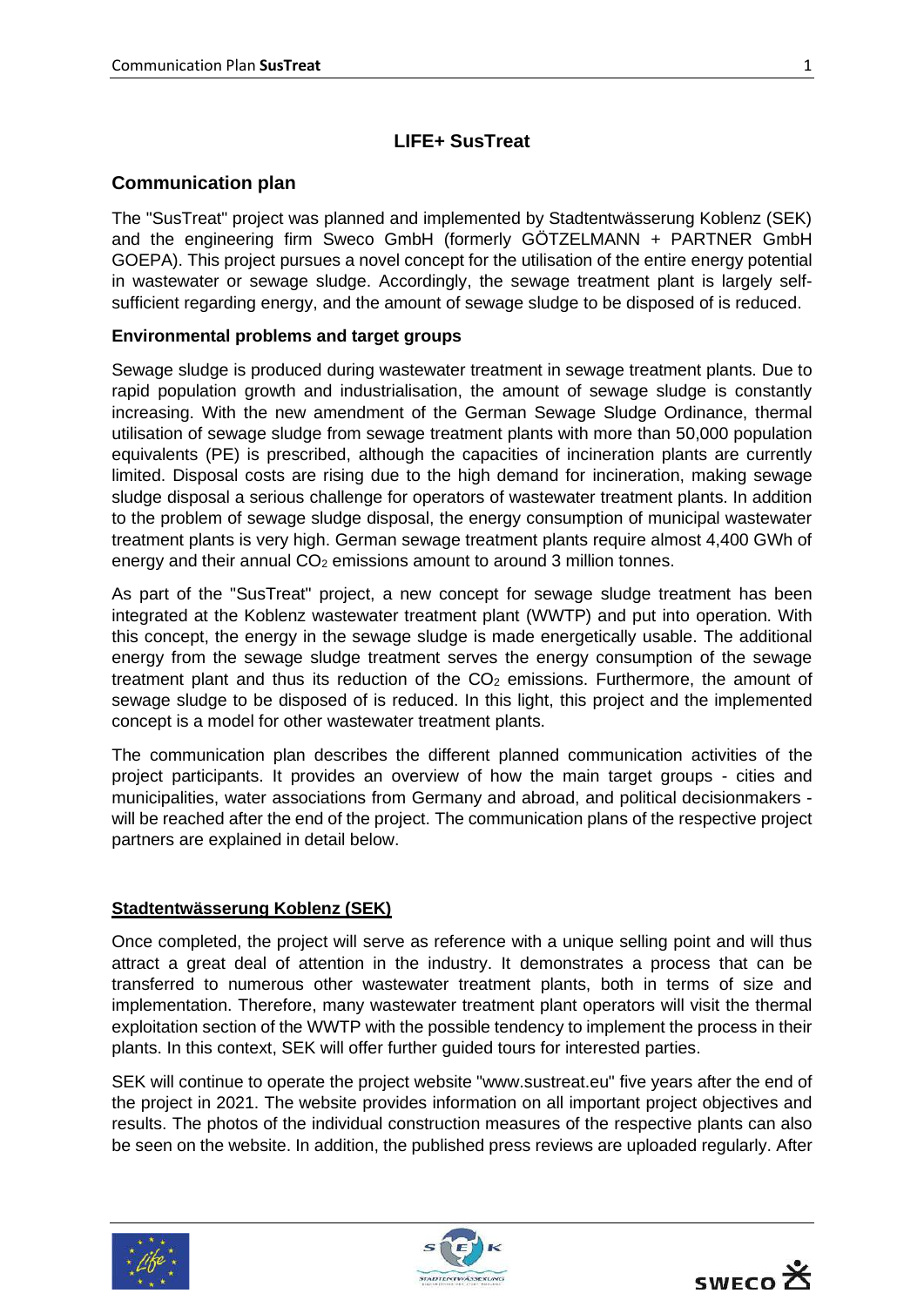the approval of the gasification plant, it is planned to hold a big closing event or press conference with the manufacturing company SÜLZLE Kopf-SynGas.

During its implementation, "SusTreat" has been an important model project contributing to the country's sustainability strategy. As a result, the project has received a lot of attention from citizens, students, pupils, sewage plant operators and politicians. Numerous guided tours and visits to the sewage treatment plant have already taken place. After the end of the project, further guided tours will be offered. Requests for guided tours can be made via the website "www.sustreat.eu".

Apart from guided tours, lectures will be held for the experts (e.g. DWA, water associations, sewage plant operators) to present the project on the national and international level. The transfer/communication of practical experience from the daily operation of the Koblenz sewage treatment plant, in particular on the operation of sewage sludge dryer and gasification, will play a complementary role.

### **Sweco GmbH**

Sweco GmbH was responsible for the planning, construction and commissioning of the project. The large-scale implementation of sewage sludge drying and gasification at the Koblenz sewage treatment plant will provide reliable and transferable data for the optimal use of sewage sludge in terms of energy. The data obtained will be used as a basis for planning new plants. After one year of plant operation, the Koblenz sewage treatment plant will be evaluated on the basis of quantifiable key figures. These key figures will be used for direct comparison with other wastewater treatment plants of similar size. In addition, the key figures and experience from SusTreat will be used to optimise the energy efficiency of other wastewater treatment plants.

"SusTreat" will serve as a reference plant for the project partner Sweco GmbH. In this sense Sweco GmbH applies for the planning as well as construction measures of similar plants.

After the end of the project, the drying and gasification processes will be further optimised in terms of energy generation. These results will be presented at various relevant events (e.g. at the DWA) and published in technical journals (e.g. Korrespondenz Abwasser, etc. ). Thus, further experts will be reached and informed about the project. Furthermore, the project is promoted in connection with the topic of phosphorus recycling at trade fairs and exhibitions at the booth of Sweco GmbH.

As an engineering company for environmental technology and infrastructure with over 17,500 employees in 15 EU countries, Sweco GmbH has already pointed out the positive results of the SusTreat project in initial internal publications. Through internal networking alone, information is distributed via the Sweco portal (Internet). Thus, the project results are disseminated throughout the EU.

#### **Company SÜLZLE Kopf-SynGas**

As part of the "SusTreat" project, the company SÜLZLE Kopf-SynGas built the thermal utilization plant (synthesis gas generation and utilization) at the Koblenz wastewater treatment plant (WWTP). This is a SynGas-combined heat and power module for generating electricity from dried sewage sludge.